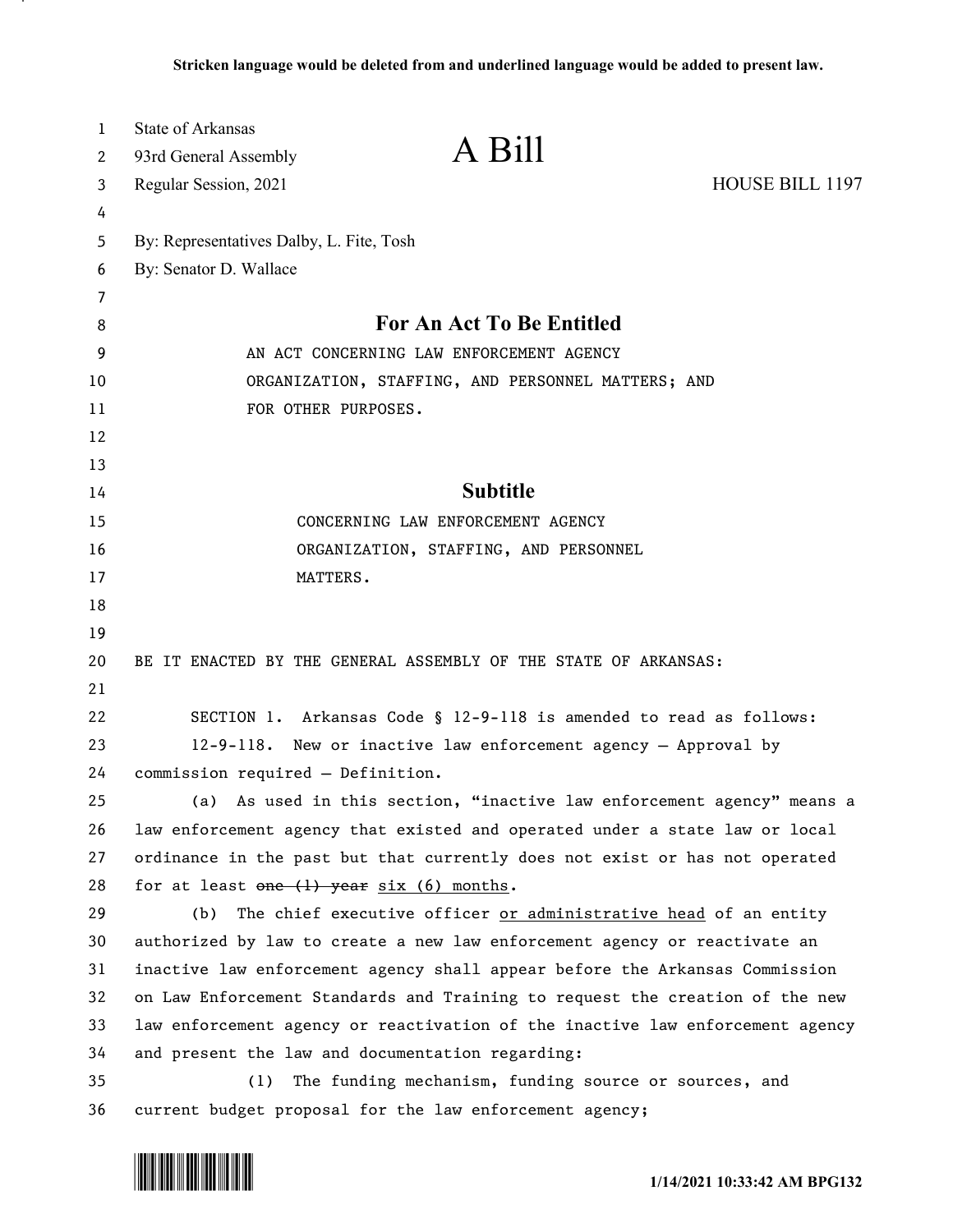| $\mathbf{1}$   | The proposed or enacted law enforcement agency policies,<br>(2)               |  |  |
|----------------|-------------------------------------------------------------------------------|--|--|
| $\mathbf{2}$   | including without limitation policies regarding:                              |  |  |
| 3              | Use of force;<br>(A)                                                          |  |  |
| 4              | (B)<br>Vehicle pursuit;                                                       |  |  |
| 5              | Professional conduct of law enforcement officers to be<br>(C)                 |  |  |
| 6              | employed by the law enforcement agency; and                                   |  |  |
| $\overline{7}$ | Biased-based policing Racial profiling;<br>(D)                                |  |  |
| 8              | The administrative structure and organizational chart of the<br>(3)           |  |  |
| 9              | law enforcement agency, consisting of, at a minimum, a full-time chief of     |  |  |
| 10             | police that reports to the chief executive officer or administrative head of  |  |  |
| 11             | the entity; and                                                               |  |  |
| 12             | (4)<br>Any other information or documentation required by the                 |  |  |
| 13             | commission.                                                                   |  |  |
| 14             | (c) After the appearance and presentation under subsection (b) of this        |  |  |
| 15             | section, the commission shall approve or disapprove the request to create the |  |  |
| 16             | new law enforcement agency or reactivate the inactive law enforcement agency. |  |  |
| 17             |                                                                               |  |  |
| 18             | SECTION 2. Arkansas Code Title 12, Chapter 9, Subchapter 1, is amended        |  |  |
| 19             | to add an additional section to read as follows:                              |  |  |
| 20             | 12-9-124. Part-time law enforcement officers - Number restricted.             |  |  |
| 21             | $(a)(1)$ A political subdivision may appoint a number of part-time law        |  |  |
| 22             | enforcement officers equal to two (2) part-time law enforcement officers for  |  |  |
| 23             | each full-time certified law enforcement officer employed full-time by and    |  |  |
| 24             | <u>receiving a salary from the appointing law enforcement agency.</u>         |  |  |
| 25             | (2)(A) However, if a political subdivision has a need for a                   |  |  |
| 26             | greater number of part-time law enforcement officers than is authorized in    |  |  |
| 27             | subdivision (a)(1) of this section due to special or unusual problems or      |  |  |
| 28             | circumstances, the political subdivision may make a request to the Arkansas   |  |  |
| 29             | Commission on Law Enforcement Standards and Training for additional part-time |  |  |
| 30             | law enforcement officers.                                                     |  |  |
| 31             | Each request under subdivision $(a)(2)(A)$ of this<br>(B)                     |  |  |
| 32             | section shall state the special or unusual problems or circumstances involved |  |  |
| 33             | that justify the request, the number of additional part-time law enforcement  |  |  |
| 34             |                                                                               |  |  |
|                | officers requested, and such other information as the commission may require. |  |  |
| 35             | (C) If the commission finds that the public interest will                     |  |  |

1/14/2021 10:33:42 AM BPG132